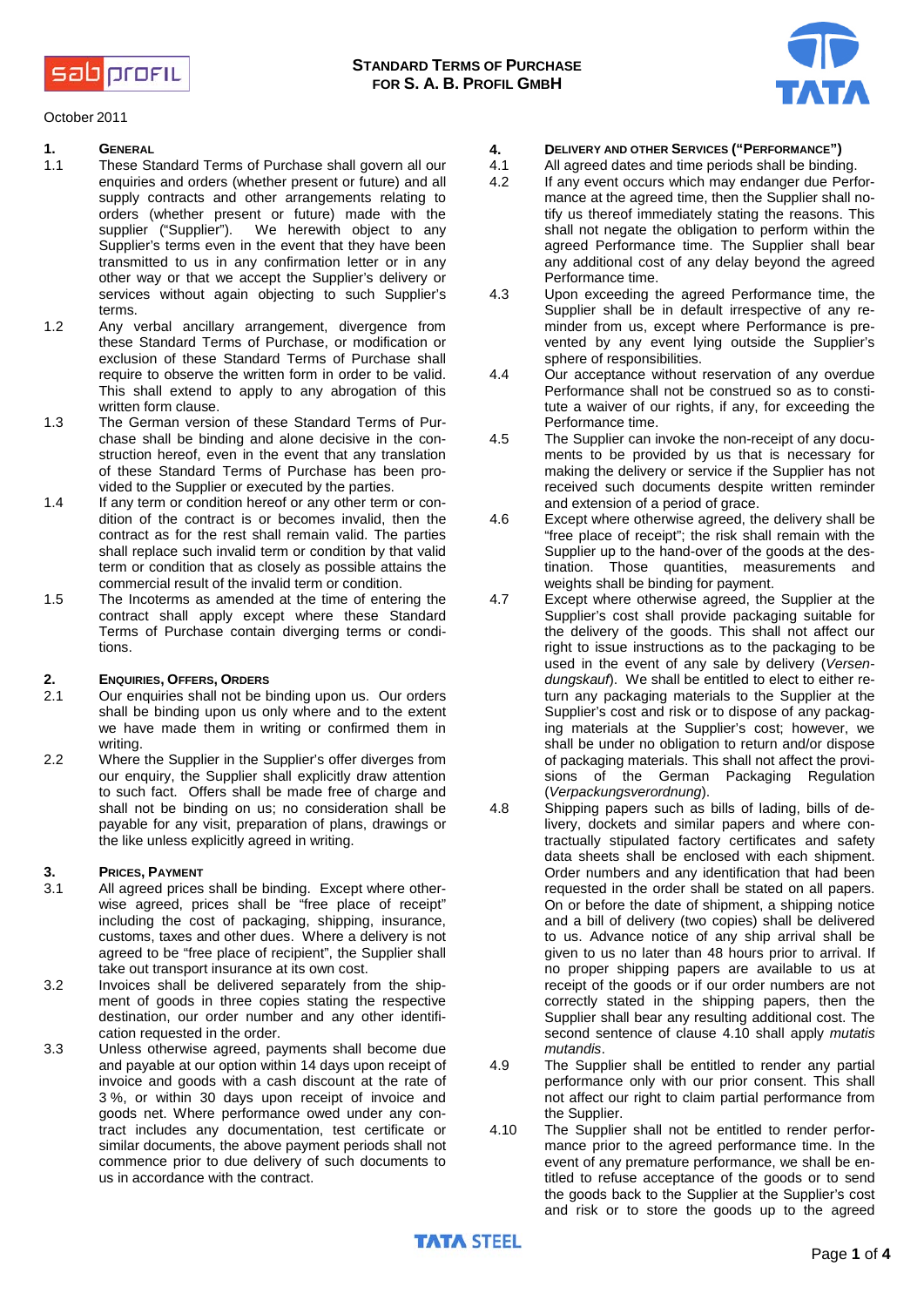



October 2011

performance time. In rendering performance, the Supplier shall conform to our opening hours.

### **5. DECLARATIONS ON ORIGIN OF GOODS**

Where the Supplier makes any declaration on the origin of the goods, the Supplier shall enable the customs authorities to verify the certificates of origin and to provide any necessary information and deliver any necessary confirmation. The Supplier shall be liable for any damage or loss resulting from the non-approval by the relevant authorities of the declared origin due to any defective certification or lack of verifiability.

- **6. PERFORMANCE, MODIFICATION OF PERFORMANCE, WORK ON OUR PREMISES, PERFORMANCE DOCUMENTS, DEPLOYMENT**
- 6.1 The Supplier's deliveries and services shall be made so as to comply with the terms and conditions of the contract, the applicable prevention of accidents provisions, industrial safety, environmental and other provisions, applicable technical standards and generally accepted technical rules and all applicable legal provisions, including the REACH Directive. In rendering performance, the Supplier shall ensure that where possible in working, due regard shall be had to environmental concerns, as far as possible preserving resources and as far a possible preventing emissions. We shall be entitled, even after the conclusion of the contract, to claim modified performance unless even with due regard to our interest such modification claimed by us would constitute an unreasonable hardship for the Supplier.
- 6.2 Persons working on our premises in performance of the Supplier's obligations shall be subject to our directions and to the provisions of our shop rules (*Betriebsordnung*) and those prevention of accidents, industrial safety, environmental and other laws and provisions applicable to us. Hazardous materials may be used on our premises only after consultation with us and must be duly and correctly labelled.
- 6.3 The Supplier shall refrain from using any performance documents made available by us for creating the item to be delivered for any purpose lying outside the contract, and from copying such documents or making such documents available to any third party. Performance documents shall be returned to us at request but no later than upon performance of the Supplier's deliveries and services.

6.4 The Supplier shall make available to us any plans, execution drawings, technical calculations and other papers and documents relating to the goods to the extent that we require such papers and documents for the use, maintenance or repair of the goods or to the extent this has been agreed by the parties. At request, the Supplier shall also deliver replacement part drawings together with sufficient information to enable us to obtain replacement parts. At the delivery of such papers, documents and drawings, title to them shall pass to us. Furthermore, the Supplier shall make available for our inspection all and any papers and documents relating to the goods (even prior to delivery of the goods) where this is necessary to enable us to monitor and verify the proper condition and quality of the goods in accordance with the contract; our approval of any such papers and documents shall not be construed so as to release the Supplier from the Supplier's responsibility for the proper condition and quality of the goods in accordance with

the contract, except where we insist on our desired design despite the Supplier's concerns having been communicated to us in writing.

- 6.5 Title to any moulds, tools, setting copies etc. that are invoiced to us shall pass to us at payment; such items shall be kept in custody by the Supplier on our behalf, free of charge, and shall be delivered to us at request.
- 6.6 Any materials provided by us shall remain our property. Any processing or modification (*Verarbeitung oder Umbildung*) shall be deemed to be performed on our behalf without binding us. Any provided materials shall be stored clearly and separately from other items and shall be marked as our property; they shall be sufficiently insured against fire, water and theft at the Supplier's cost.
- **7. INSPECTION OF GOODS PRIOR TO DELIVERY AT DESTINA-TION, VERIFICATION OF SUPPLIER'S QUALITY ASSURANCE PROCEDURES, ACCEPTANCE**
- 7.1 At any reasonable time after prior appointment, we shall have access to the Supplier's premises and shall be entitled to inspect the goods and the production process (even prior to completion of production). If the goods are on any third party's premises, the Supplier shall take all steps to enable us to inspect the goods. The Supplier shall clear up any defects detected at the inspection of the goods.
- 7.2 The Supplier has to inspect all outgoing goods diligently. At any time we deem appropriate, we shall be entitled to verify the Supplier's quality assurance procedures and systems. To such purpose, at any reasonable hour after prior appointment, the Supplier shall grant us access to the Supplier's premises and shall provide us with all information relevant for evaluating the quality assurance procedures and systems. This shall not affect the terms and conditions under any quality assurance agreement.
- 7.3 Where any applicable law or any contract requires acceptance, formal acceptance shall be performed with a written acceptance record being prepared.

# **8. DEFECT IN QUALITY OR TITLE**<br>8.1 In the event of any delivery

- In the event of any delivery of several products of the same kind, we shall be obligated only to perform sample random inspections. Any defect detectable at due and proper inspection of the goods after receipt shall be reported within one month after receipt; any other defect shall be reported by us within one month after detection.
- 8.2 The Supplier shall deliver the goods to us free and clear of any defect in quality and shall transfer title to the goods to us without violation of any domestic or foreign intellectual property right or other third party right.
- 8.3 If any defect in quality becomes apparent within six months after the passing of the risk, then the relevant item shall be presumed to have already been defective at the time of the passing of the risk except where such presumption is irreconcilable with the nature of the item or defect.
- 8.4 In the event of any justified defect report, we may claim a flat-rate fee for warranty handling in the amount of Euro 100.00. Further rights shall be reserved.
- 8.5 If the Supplier allows any reasonable period of grace granted to the Supplier to expire without having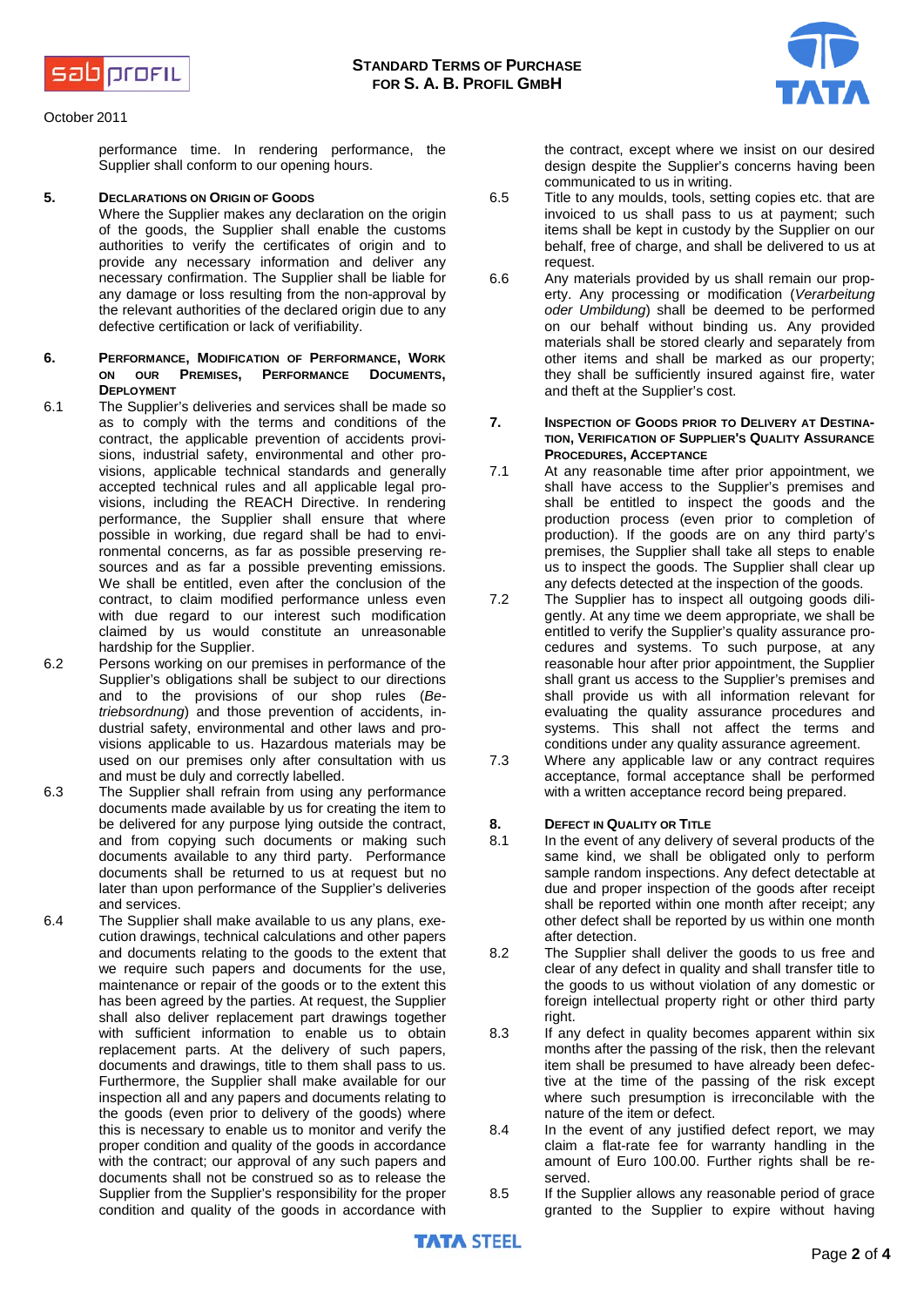



#### October 2011

cleared up the defect or having delivered defect-free goods, then we may elect to clear up such defect or cause it to be cleared up by any third party. This shall not affect either the statutory provisions pursuant to which a period of grace is not mandatory nor any statutory warranty remedy.

- 8.6 Our approval, if any, of the Supplier's plans, execution drawings, technical calculations etc. shall not affect the Supplier's warranty obligation.
- 8.7 The limitation period for warranty claims shall be three years, except where statutory limitation periods are longer. This shall not affect the statutory provisions on the suspension of the limitation period of recourse claims in certain circumstances.
- 8.8 The limitation period for warranty claims regarding items ordered as replacement parts for goods obtained from the Supplier shall commence only at installation of such replacement parts; however, the limitation period shall expire no later than five years after receipt of such parts by us.

### **9. CONTRACTUAL PENALTY**

If a contractual penalty has been agreed, then we shall be entitled to claim payment of any payable contractual penalty even where we had not reserved such right at accepting performance; however, such contractual penalty shall be claimed at or before the time of the final payment.

#### **10. INDEMNITY AGAINST MANUFACTURER'S LIABILITY CLAIMS AND PRODUCT LIABILITY CLAIMS, LIABILITY INSURANCE**

- 10.1 The Supplier shall indemnify us against any manufacturer's liability claims or product liability claims towards any third party to the extent the Supplier is responsible for the product defect that had given rise to such the relevant claim.
- 10.2 The Supplier shall take out liability insurance with a reasonable insured sum for personal injury and property damage.

#### **11. SET-OFF AND RETENTION RIGHTS, NO ASSIGNMENT**

- 11.1 The Supplier shall have a right to set off with any counterclaim only if such counterclaim is either undisputed or has been awarded in a final and unappealable judgement. The Supplier shall have a right of retention only with regard to those claims that are undisputed, have been awarded in a final and unappealable judgement or are pending and ready for judgement (*entscheidungsreif*), and arise under the same contract with us.
- 11.2 The assignment to any third party of any Supplier's claim against us shall be excluded; this shall not affect s. 354a German Commercial Code (*Handelsgesetzbuch*).

#### **12. ETHICAL STANDARDS, ANTI-CORRUPTION, AUDIT, TERMINATION RIGHT**

- 12.1 We expect our Suppliers to act impeccably from an ethical standpoint and to comply with a code of ethical conduct that is comparable to Tata Steel's Code of Conduct to which we have committed ourselves and which we will be happy to make available upon request.
- 12.2 The Supplier warrants that it shall at all times comply with all applicable laws and regulations, including anticorruption legislation, and ensure that it does not do or cause to be done any act or omission that may cause

us or any of our employees to breach any applicable laws.

- 12.3 The Supplier warrants that it shall at all times assist us in the investigation of any accident or incident or the resolution of any dispute in connection with its deliveries by making personnel available for interview, providing access to documents and records, providing information reasonably requested by us and assisting in any notification required to be made to any regulatory authorities.
- 12.4 The Supplier undertakes that it shall at all times allow us or any of our representatives to have access to the Supplier's premises, information and personnel to allow us and/or any of our representatives to audit compliance with the warranties and undertakings according to this clause 12.
- 12.5 In the event that the Supplier is in breach of any of the warranties and undertakings according to this clause 12 we shall be entitled to terminate the contract in whole or in part or to rescind any purchase order(s) without any liability to us.
- 12.6 The warranties and undertakings set out in this clause 12 are given on behalf of the Supplier and any<br>employee, subcontractor, agent, delegate, subcontractor, representative or associated company of the Supplier which is engaged in the performance of the Supplier's obligations under the contract.

### **13. WARRANTY AND LIABILITY**

As far as Supplier's warranty and liability obligations are concerned the statutory law provisions shall apply.

#### **14. CONFIDENTIALITY**

- 14.1 The Supplier shall keep confidential any confidential information obtained or learned from us, shall not disclose any such confidential information to any third party (subject to clause 14.2 below), and shall limit the use of such confidential information to that which is necessary for the due and proper performance of the contract.
- 14.2 The Supplier may disclose confidential information to employees and advisors only to the extent disclosure is necessary for due and proper performance of the contract. The Supplier shall bind any such employee or advisor to the confidentiality obligation stipulated in clause 14.1 above and shall deliver written proof thereof to us.
- 14.3 This confidentiality obligation shall not apply to any information that at the time of its being communicated to the Supplier was already public domain or that after the time of its being communicated to the Supplier has become public domain without any contribution on the Supplier's part.
- 14.4 The disclosure of such confidential information and the delivery, if any, of relevant documents shall not be construed so as to constitute any right in any of our intellectual property rights, know-how or copyrights.

#### **15. PLACE OF PERFORMANCE, LEGAL VENUE, GOVERNING LAW**

15.1 The place of performance for the delivery of the goods shall be the destination stated by us. The place of payment for our payments shall be the place